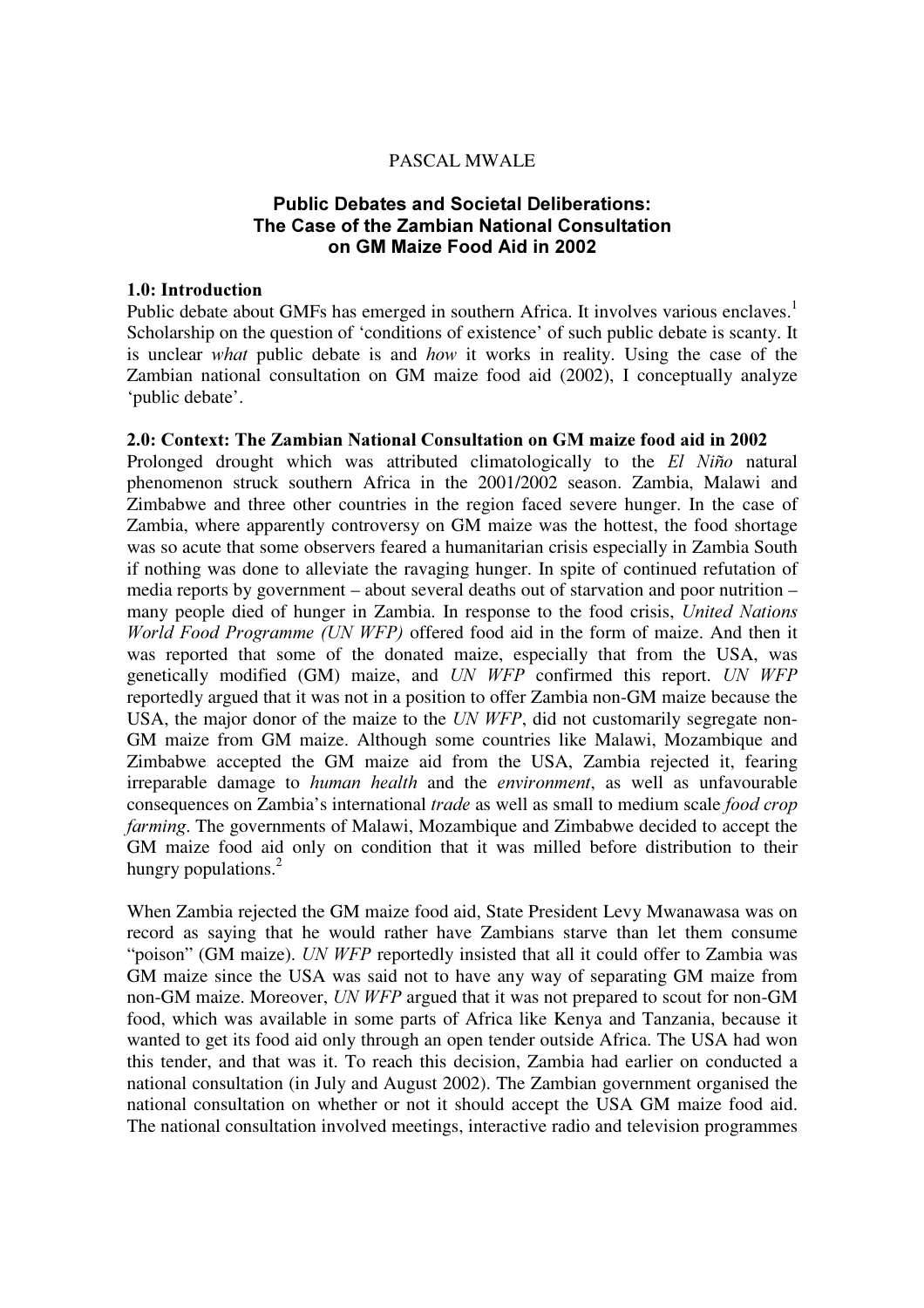and newspaper articles as well as readers' letters to newspaper editors. Consequently, the government based its decision on the recommendations from the national consultation to reject the USA-donated GM maize.

The print media covered the national consultation, an exercise carried out mainly by the pro-government paper, *The Times of Zambia* and by the privately owned paper, *The* Post.<sup>3</sup> Between them, The Times of Zambia and The Post carried close to a total of thirty (30) news stories on this national consultation on GM maize in the period spanning March-November 2002. Notably, *The Times of Zambia* carried only 5 of the 30 or so news stories, giving one the impression that this pro-government paper deliberately imposed a blackout on the issue or it did not find the issue newsworthy (of news value) and hence its scant regard of the issue. The Post's coverage of the national consultation ranged far and wide, for example, from reports, reviews and comments, expositions, critical analyses of views of key representatives of science societies (University of Zambia scientists like Dr. L. Mumba and Dr. M.M. Lewanika), UN agencies like  $WFP$ and  $FAO$ , religious organisations like the *Jesuit Centre for Theological Reflection* (JCTR), the Zambian presidency, the Zambian Political Opposition, *European Union*, and the US government.

By contrast, *The Times of Zambia* did not carry any substantial news stories, say, in the form of critical commentary from newsreaders, or any substantial reviews, expositions and critical analyses of the issue. Not surprisingly, its report was nothing more than an uncritical partisan voice, offering blind support for the government anti-GM position. Nevertheless, *The Post* could not have been fully immune from ideological bias and polemics. Some critics saw *The Post's* wide, prolonged, balanced and critical coverage of the national consultation as only apparent; for example, that the media misrepresented the position of both the government and the donor community.<sup>4</sup>The media were rash to paint the Zambian government as having rejected the US GM maize food aid donated by the UN  $WFP$  because the government was under pressure from the Green movements embodied, or manifested, in the *European Union*, which was alleged to have strong trade and commercial interests with Zambia for non-GM maize food and other non-GM food products produced in Europe; or the government was allegedly under extra pressure from either local or regional or international biotechnology activists or lobbyists such nongovernment organizations as *Biowatch*, Geneworld, Greenpeace International, and GM Watch. The USA itself was accused by the Zambian government and other stakeholders of trampling upon the 'dignity' of Zambians by foisting GM maize down the throats of 'famished' Zambians when it could have very well afforded to donate non-GM maize. Moreover, the USA was known to produce only 30% GM maize, and so, contrary to the then prevailing global expert opinion, the USA was seen, especially by Zambian scientists, to be capable of segregating GM maize from non-GM maize.<sup>5</sup>

Thus, Zambia's print media could not have been fully immune from ideological bias and polemics. Media reportage and commentary were bound to manifest ideological elements, underpinning positions of various stakeholders caught up in the cross-fire of positivist, technological development approaches and human health and bioethical as well as environmentalist concerns, a situation complicated further by the enigmatic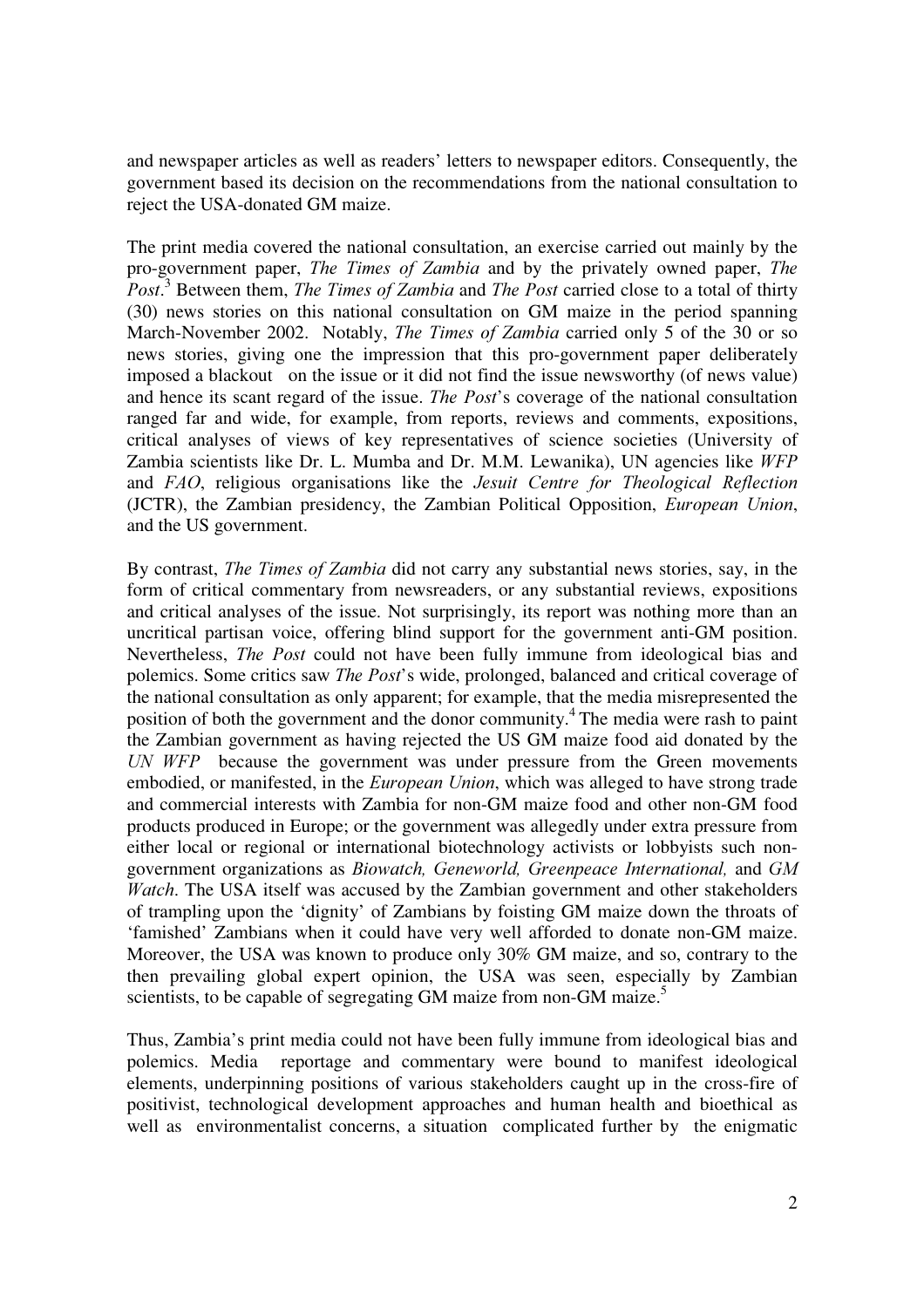interplay of imperialist forces--wielding the coercive and manipulative power --of global capital over national capital largely through the World Bank and the International Monetary Fund as well as multinational biotechnology companies. Concerns about the media's misrepresentation of issues notwithstanding, the media were important in the 'take up' of the text of national consultation on GM maize in Zambia because, firstly, they highlighted ideological elements of interest groups in the national consultation and, secondly, they attempted to propagate a public idiom about biotechnology. Media defined and reinforced specific scientific 'truths and realities' and a specific moral vision.

# 3.0: The Debateness of the Zambian National Consultation on GM Maize Food Aid in  $2002$

Biotechnology is controversial in public domains because it is based on genetics, which is itself embroiled in controversy. An arena of public debate emerges around biotechnology worldwide. Societal deliberation on issues arising from biotechnology is evidenced in most parts of Africa, the southern African region included. Societal deliberation broadly covers 'interactive communication' or 'discursive exchange' of views on issues of general concern or interest. To this end, societal deliberation can take several forms such as talking, consulting, conversing, reading, writing, listening, or visualising. This entails that each communication form has a mode of addressability that generates or at least expects a response from the (real or imagined) addressee, or else all we have is monologue. Societal deliberation occurs in several domains such as village or area development committees, town councils, city assemblies, theatre, film, radio, television, newspapers, or music. The criterion here is 'interaction' or 'exchange'. I intend to analyse conceptually 'public debate' as a special type of societal deliberation, in which, I think, the element of 'interaction' or 'exchange' is taken to an impossibly high level of conceptual rigor, rendering the concept vacuous and programmatically useless for theorising about what is broadly schematized as public understanding of science. The overarching question then becomes: What are the conditions of existence of public debate on biotechnology in southern African societies? Or, more to the point: How is public debate on biotechnology possible at our societal level?

To avoid theorising in a social vacuum, with unbounded scope and generality and other entrapments, I isolate and examine critically—for purposes of conceptual clarification-- a claim made by a prominent Zambian scientist and politician, Dr. M.M. Lewanika (2004). Lewanika claims that the "national consultation culminated into a national public debate."<sup>6</sup>At a conceptual level, an argument can be raised whether or not the Zambian 'national consultation' on GM maize food aid actually culminated into a national 'public debate'. An assessment of this argument should illumine or enlighten us about the conceptual quagmire in which the concept 'public debate" is swamped and how this obscurantism blurs our vision of public understanding of science in this region. We should bear in mind the bifurcation in the argument: debateness and publicness.

## 3.1: Did the Zambian national consultation become a *debate*?

The first fork of the argument can be assessed in line with Lewanika's claim that the national consultation *culminated* into a national public debate. The 'debateness' problem invites a basic question: what makes debate 'debate'? But, first, there is the problem of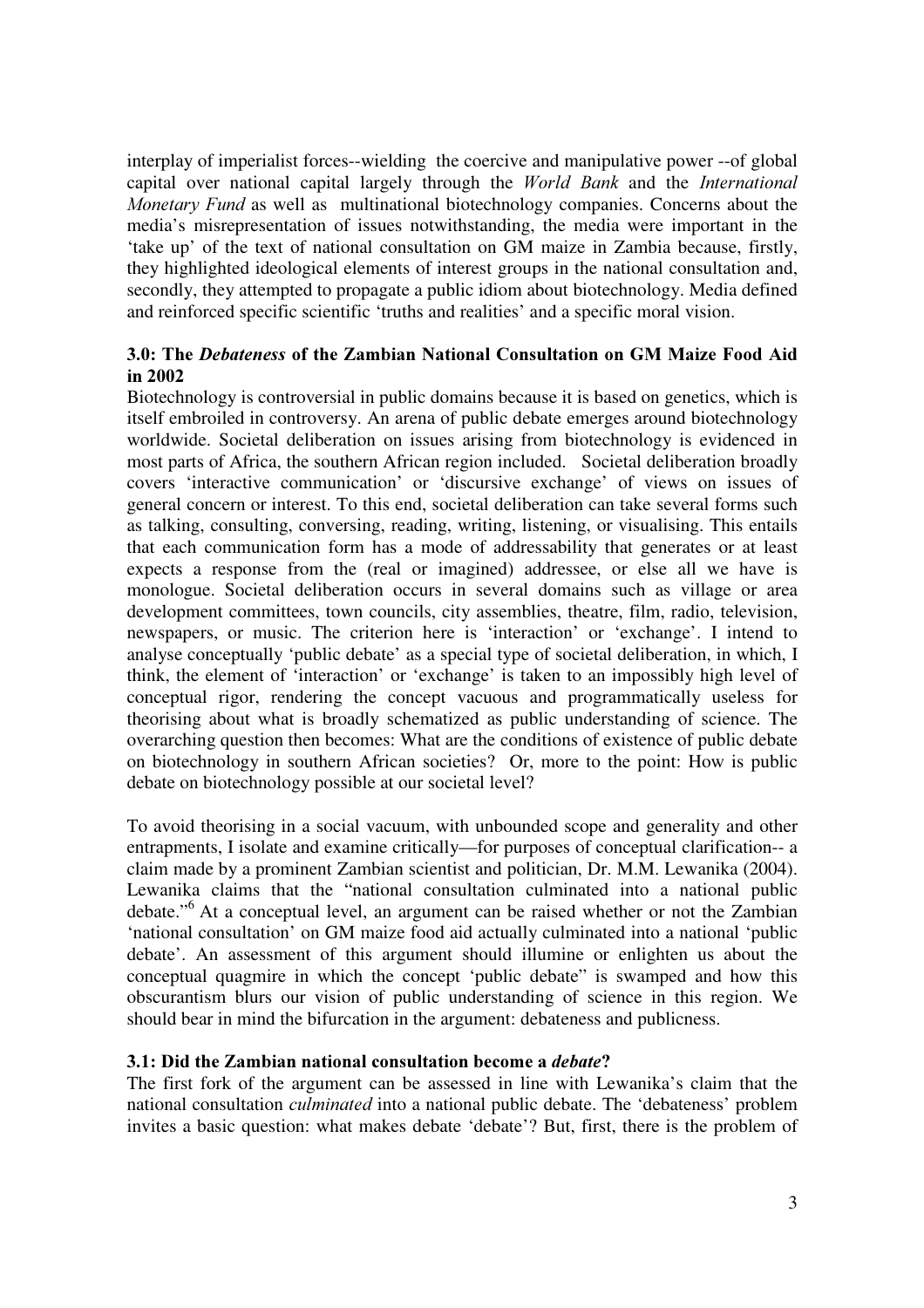author-motive: why doesn't Lewanika just leave the national consultation simply as a 'consultation'—why the conceptual intensification of 'consultation' to 'debate'? Presumably, the author has reasonable grounds for construing a conceptual shift from 'consultation' to 'debate'. Let us scrutinize this conceptual shift, initially, referring to the *lexicon*. Lexically, to 'culminate [from Latin *culmen*: summit] is 'to bring to the point of greatest intensity or climax'; it also denotes 'to give form or shape.' So Lewanika is at no point unclear about the 'original' nature of the societal deliberation; it was a consultation. The government was consulting its subjects about a decision it was about to make: to accept or reject the UN WFP's offer of the USA-donated GM maize food. The 'consultation' shifted to 'debate' (only) towards the end. What are Lewanika's premises in his claim about this *climactical* shift of the national consultation to a public debate? First, the national consultation drew on society-wide *representation*.<sup>7</sup> The notion at play here is that of 'nation' as a 'popular public ', or what Warner calls a "social totality."<sup>8</sup> Second, the national consultation was *deliberative* (talk-centric and participatory) in that it was organised in various forms including meetings (discursive exchanges), *interactive* radio and television programmes and newspaper articles as well as readers' letters to newspaper editors.<sup>9</sup> In short, the national consultation was *societal* and *deliberative*, thereby satisfying the requirement of societal deliberation: communicative interaction or discursive exchange. Thus, it can be safely argued that the national consultation was a genre of societal deliberation. But, in spite of all this, did the national consultation become a public debate? Sceptics give us a hard nut to crack here.

Let us look closely at the possible horns of dilemma, as exposed by our sceptics. We are further told that this apparently nation-wide representation gave an overwhelmingly unanimous 'no' to the GM maize food aid. Apparently, there were a few dissenting voices; Lewanika observes, "Only *a couple* of participants *spoke in favor* of accepting the GE Food Aid."<sup>10</sup> The national consultation lasted two months (July to August 2002). Given this great unanimity, leading to the widest possible degree of consensus, our skeptics can tempt us to deduce that during this long period of societal deliberation there was little or no *debate*. Lexically, to 'consult' is not necessarily to 'debate,' our skeptics would be quick to point out. The conventional denotation of the term 'consult' [from Latin *consultare*: to take counsell is 'to seek advice or information,' or 'to refer to'. Another denotation of 'consult,' that is the closest to 'debate,' is 'to exchange views; to confer'. Let us adopt the second denotation of 'consult: to exchange views or confer', and then envisage the possibility that societal deliberation on GM maize food aid involved some sort of discursive exchange of views, or conferring, our skeptics would still suspect us of stretching the point in according this exchange of views, or conferring, the status of debate. Our skeptics would further argue that conceptual-lexically, in a formal debate, debaters (contenders or contesters) take turns in presenting their respective arguments, identifying weak points in each other's arguments and presenting counter claims (counter conclusions) to challenge each other's claims (conclusions). The aim is to convince the audience and other debaters that one's argument is more cogent, i.e. it is an argument whose conclusion – claim – is based on sounder and stronger premises.<sup>11</sup> In the Zambian case, our skeptics would complain, we are not informed about the bone of contention or the central issues of contestation, or intricacies of arguments vis-à-vis the national consultation. Instead, we are presented with an official addresser— the state – seeking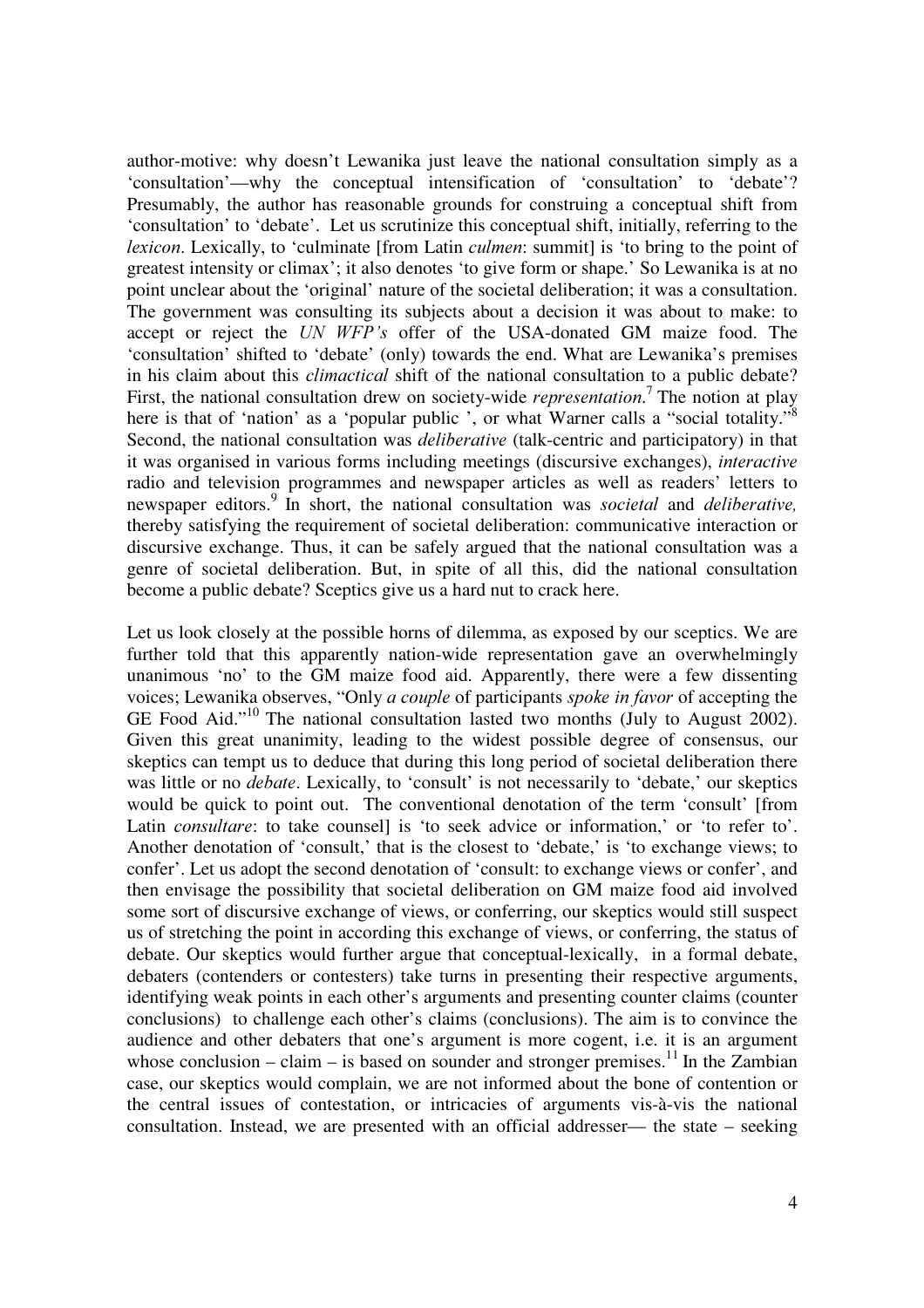nationalistic legitimacy for its political decision by appealing to the *social totality* 'nation'. For our skeptics, this social totality can be perceived as a single, allencompassing ' $false$  we,' that is, a totalizing collectivity that soliloquizes with itself, thereby generating and sustaining itself on *naïve unanimity*, peremptorily vielding pseudo-consensus on a complex issue that would otherwise have generated controversy in Zambian society.

If we were to fall prey to snares of our skeptics so as to be made to insist dogmatically, as they do, that debateness must have the characteristic mark of persistent and profound disagreement among stakeholders, then we would be driven to the conclusion that the national consultation did not culminate into a public debate. In reading with, rather than against, the (skeptics), we would find ourselves dismissing the Zambian national consultation, as a process of consultation by a government, which appealed to a *social totality* in order to endorse its plainly political decision. But, this conclusion would be hasty.

Why would this conclusion be hasty? In general, what are the blind spots in the premises in the argument which leads to this hasty conclusion? Firstly, the lexical definition is restrictive. Great unanimity on an issue does not preclude debate. Debate can lead to greater agreement even on a controversial issue. Secondly, we can question the formalistic-rationalistic axioms of debate. The theoretical legacy of the concept 'debate' is usually identified with the Project of Critique. There are serious conceptual difficulties in either representing or not representing societal deliberations like the Zambian national consultation as a debate. Generally, the concept 'debate' invokes quasi-utopian images of rational, critical and free societal deliberation, a communicative ethos that was archetypical of the Enlightenment. Indeed, today rationality is still by and large upheld as one of the basic conditions of the existence of debate. And yet it is far from clear what it means for debate to be 'rational' today.

This sort of scepticism about reason, at least in philosophical circles, can be traced back to Scottish philosopher David Hume (1711-1776). So the tale goes that Hume's scepticism about reason was so Pyrrhonistic that it influenced considerably Hume's younger contemporary across the English Channel, German philosopher Immanuel Kant (1724-1804). Arguing that reason is a slave of the passions (abstract of his  $\Lambda$  Treatise of Human Nature, 1739), Hume is alleged to have awakened Kant from his dogmatic slumber in the 1760s. Enmeshed as the youthful Kant was in the then prevailing Leibniz-Wolffian rationalism, Kant initially held a somewhat strong belief in the potency of reason. Kant's vindication of the claims of reason, which responds partly to Leibniz's quasi-religious belief in the potency of reason and partly to Hume's scepticism about reason, appears in his epoch-making *Critique of Pure Reason* (1781, revised 1787). Apparently, the question of rationality seems to have been abandoned to the vagaries of philosophical pastimes since the time of Kant.

Scepticism about reason reached its climax in the (arguably Marxian) Frankfurt School (especially in the seminal works of major proponents of its critical social theory, namely, Theodor Adorno, Max Horkheimer and Herbert Marcuse) which put an irreparable dent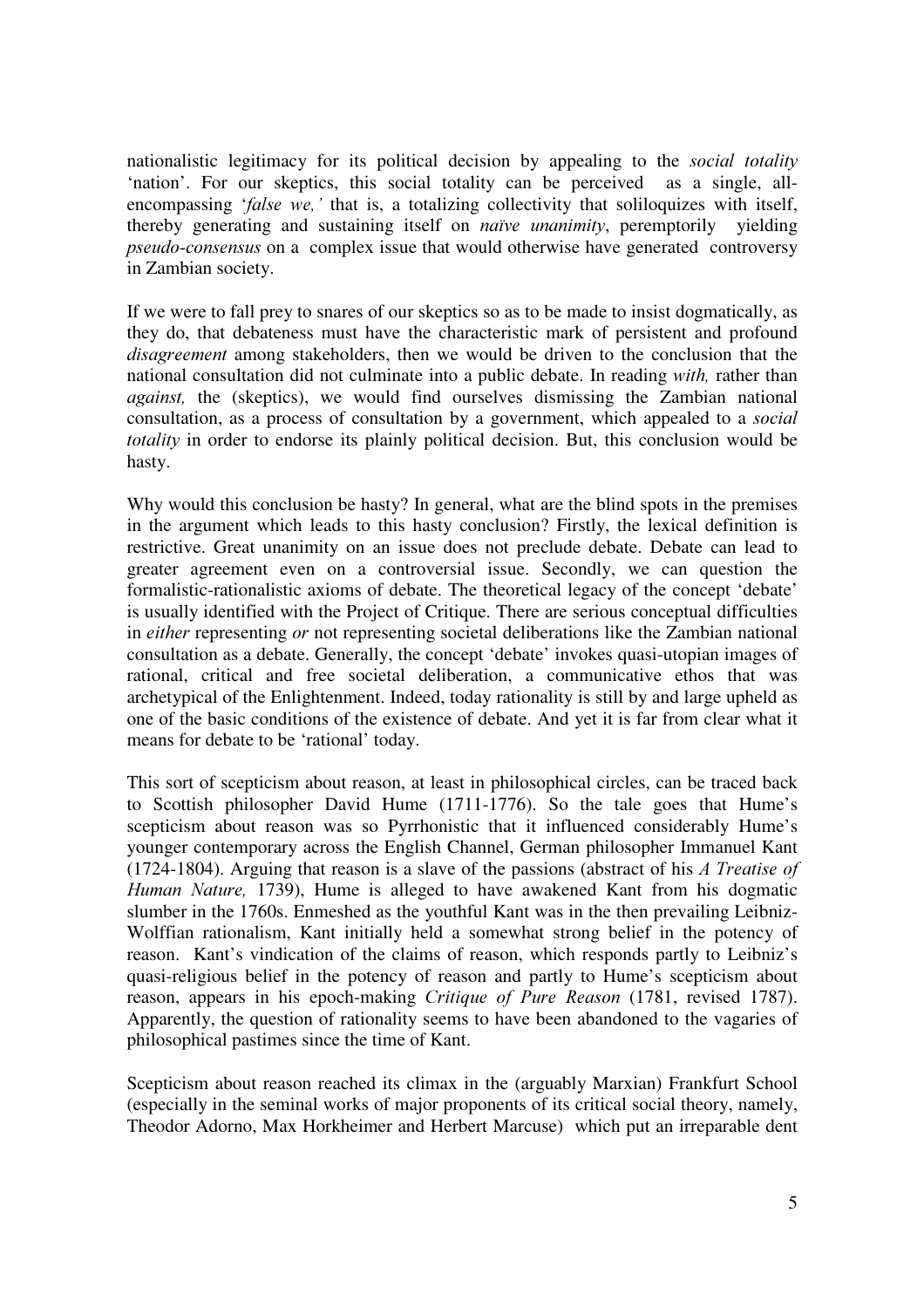on the quasi-utopian ideals and value-claims of the Project of Critique as propounded and championed zealously by Enlightenment thinkers like Kant. Rationality is undoubtedly linked closely with philosophy. Schrag discerns this link:

What does it mean to be rational?... To do philosophy, it has been assumed, is to put into play, in a variety of ways, the claims of reason; and to be a philosopher is to take on the mantle of the guardianship of rationality.<sup>12</sup>

But, this apparent intimacy between rationality and philosophy is mutually risky to both partners; if one goes down so does the other. Kant's essay  $(An Answer to the question)$ What is Enlightenment? 1784) on public reason as personal courage to criticize authorities – in order for persons to escape from self-inflicted immaturity or self-imposed tutelage – is not very helpful here because, apart from its placing a high premium on the potency of reason, it is based on an un-argued, unarticulated, and hence dubious, assumption, namely, the private/public dichotomy. Thus, the portrait of the philosopher as the guardian of rationality and the putative claims of reason are susceptible to sceptics' ruthless attacks today. According to Schrag, it is not uncommon today to hear people talk derisively of "the poverty of reason," "the bankruptcy of the logos," or, catastrophically, "the end of philosophy."<sup>13</sup> This contemporary 'war on reason' is more conspicuous and more ferocious in 'postmodernism,' where, despite its plurality of orientations, the problematisation of rationality is one of the recurring themes. Indeed, for Schrag, "the postmodern celebration of plurality, multiplicity, heterogeneity, paralogy, and incommensurability makes the task of finding a place for the claims of reason particularly demanding."<sup>14</sup>

In contemporary Anglo-American political philosophy, Rawls's project of political liberalism, which is grounded in the ideal of rationality (as reasonableness) faces challenges not necessarily from postmodernism but from multiculturalism, or similar theories about cultural diversity. Rawls's public reasonability – a complicated and yet crucial civic virtue – always requires liberal-minded people especially in a multicultural or culturally diverse polity to give reasons to different others for their demands in ways that they can understand and accept as reasonable. For Rawls, people should avoid simply stating their preferences and interests or making threats. People's reasons must be public, implying that their reasons should be capable of being understood and accepted by fellow citizens who hold different background beliefs, perceptions and attitudes – comprehensive worldviews such as religious, moral and philosophical doctrines – consistent with their status as free and equal citizens. The civic virtue of public reasonableness is complicated for it demands patience and tolerance as it usually involves listening to what one would (at least on the face of it) perceive as strange, appalling, and obnoxious views from different others,<sup>15</sup> among other<sup>16</sup> complications.

In spite of this scepticism about reason, especially in contemporary postmodernist and multiculturalist discourses, modern humankind stills uses and capitalises on the ideals and value-claims of the Enlightenment such as reason. People's motives and thoughts as well as thought-acts are still informed, illumined and guided by ideals and value-claims that were the archetype of the period of the Enlightenment. For example, Peperzak (1994) cites Enlightenment ideals and value-claims which are still held dearly today. 17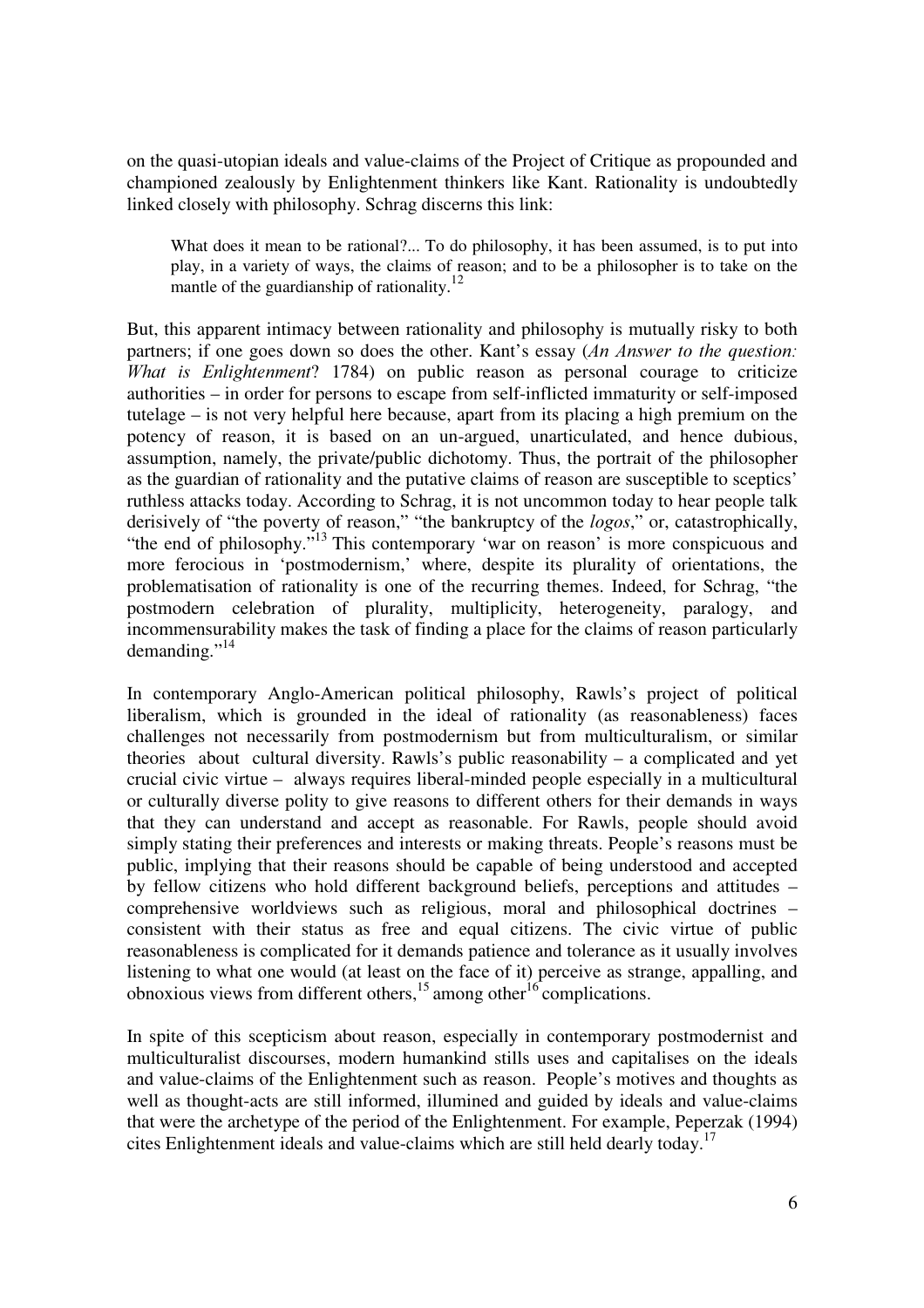Therefore, debate is possible and often a necessity in societal decision-making, especially on issues that are controversial, and conflictual. What remain contentious and contestable are the conditions of the existence of debate itself.<sup>18</sup> To attribute or not to attribute the quasi-utopian quality of 'debateness' to the Zambian national consultation isn't the quintessential question here. Rather, the quintessential question is whether or not there was at the time some degree of communicative interaction or discursive exchange of views on issues of general concern or interest—whether or not societal deliberation took place, that is, Zambians talked to one another about the GM maize food aid in question. And yet our sceptics would remain indefatigable; they would go on with their scepticism, this time doubting the 'publicness' of the national consultation, and hence the second fork of the argument.

### 4.0: The *publicness* of the Zambian National Consultation on GM Maize Food Aid in 2002: Popular publics and text publics or discourse publics

We are told that the report that was sent to the government on the national consultation presented the latter as a national 'public debate'. Lewanika remarks:

A subsequent report of the national public debate on GE Foods recommended that the Zambian government should not accept GE Food Aid. The Zambian Government studied the report of the national *public debate* on GE and the recommendation that emanated from it. $19$ 

The notion of 'public' as a "popular public", for example, a nation would be unpalatable for our skeptics. Our skeptics would summon the views of 'revolutionist' thinkers like Habermas (1989) and Warner (2002) to marshal their critique.

In a nutshell, Habermas's historiography of eighteenth century Europe—especially France—commits him to identifying the sphere of rational-critical debate, not with the state's 'political publicsphere,' but with the 'private public sphere' of the bourgeoisie and civil society.<sup>20</sup> On a Habermasque reading, therefore, a state-organized consultation--a consultation under the aegis and patronage and agency of the state--lacks not only deliberative democratic value but also mass emancipatory potential. Warner's notion of counterpublics as subaltern discourse publics or as alternative power-domains for the voice of protest and resistance against the *status quo* provides our skeptics with additional ammunition.

Warner's notion of "a public" as a "text public" would further complicate our social imaginariness of publics of GM maize food aid in Zambia in 2002. For Warner, there can be an infinite number of publics (and counter-publics) within one *social totality* like the Zambia nation. A text public is "the kind of public that comes into being only in relation to texts and their circulation."<sup>21</sup> The publicness of a text public is based on writing, speech, object, or performance. A public is not a crowd, or a concrete audience, or a group requiring co-presence. Physical space and physical presence and full participation are not the determinants of belonging to a public.<sup>22</sup> Circulation is fundamental to the constitution of text publics: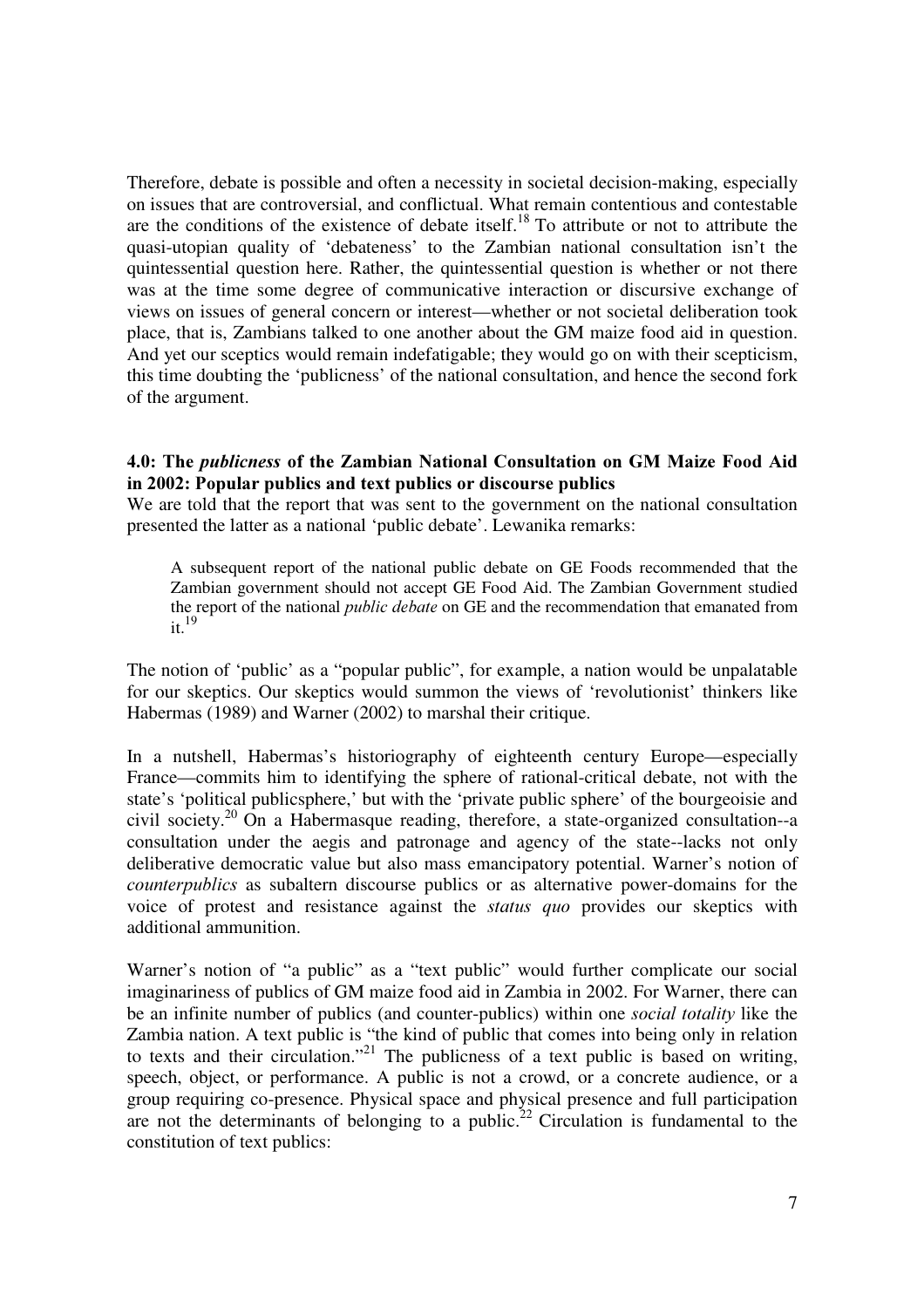Without the idea of texts that can be picked up at different times and in different places by otherwise unrelated people, we would not imagine a public as an entity that embraces all the users of that text, whoever they might be. $^{23}$ 

Publics are constituted by circulating texts, which is the same thing as saying discourse constitutes publics, and hence the inclusive disjunction 'text publics' or 'discourse publics'.<sup>24</sup>

Circulation has both notional and empirical aspects. Empirically, circulation deals with what is known about discourse publics which enables a scene of performativity or practical possibility. Notionally, circulation deals with the unknown about discourse publics which enables a scene of transformation. Circulation is not only inter-textual (or even inter-generic) but also temporal: for a text to have a public it must circulate through time; after all, conversation doesn't stop. Therefore, to confer *agency* on discourse publics is to promote misleading ideologizations and hence to entertain durable illusions.<sup>25</sup> The reality of a public lies in its reflexivity "by which an addressable object is conjured into being in order to enable the very discourse that gives its existence"; that is, a public must have some way of being addressed (addressability) in discourse.<sup>26</sup>

A text public is strange in that it is hidden from view. The strangeness of a public allows us to think of discourse not as a people and not as an actually existing set of potentially numerable humans. What is quintessential in the definition of 'text public' is its selforganizing ability. Self-organization entails independence or autonomy from the state, laws, formal frameworks of citizenship such as voter-participation in general elections, or preexisting institutions like the church. The self-organization nature of publics through discourse enables them to produce a sense of belonging and activity. Participation, no matter how minimal, in discourse is pointless if a public is powerless and if its deliberations do not translate into action. Thus, the addressability of discourse publics faces two challenges, namely, comprehension and action because "often one cannot imagine addressing a public capable of comprehension or action."<sup>27</sup> A discoursing public must be organized by something other than the state. An independent public is sovereign with respect to the state together with its political and bureaucratic apparatuses. Moreover, apart from its self-organizing ability, a text public is self-creating because a public is a space of discourse created and organized by discourse: "publics do not exist apart from discourse that addresses them.<sup>528</sup> This makes publics strange<sup>29</sup> entities, especially their antipathetic position against the state and the ideological machinery. And yet the state can have intellectual agency that is crucially useful in regard to policymaking, regulation and resource mobilization vis-à-vis biotechnology. Although this sort of antipathy is espoused usually as a bulwark against totalitarianism and hence the authoritarian and patronizing tendencies of states, I think that effective and powerful popular discourse, for example, public debate on GMFs, need not presuppose total independence of a discoursing public from the state machinery. Some publics that engage in discourse on GMFs can be state-organized; they can have political or polemical agency. Therefore, Warner's apparent antipathy to the state disempowers and paralyzes his 'publics,' and to some extent his 'counterpublics'. More on this immediately below.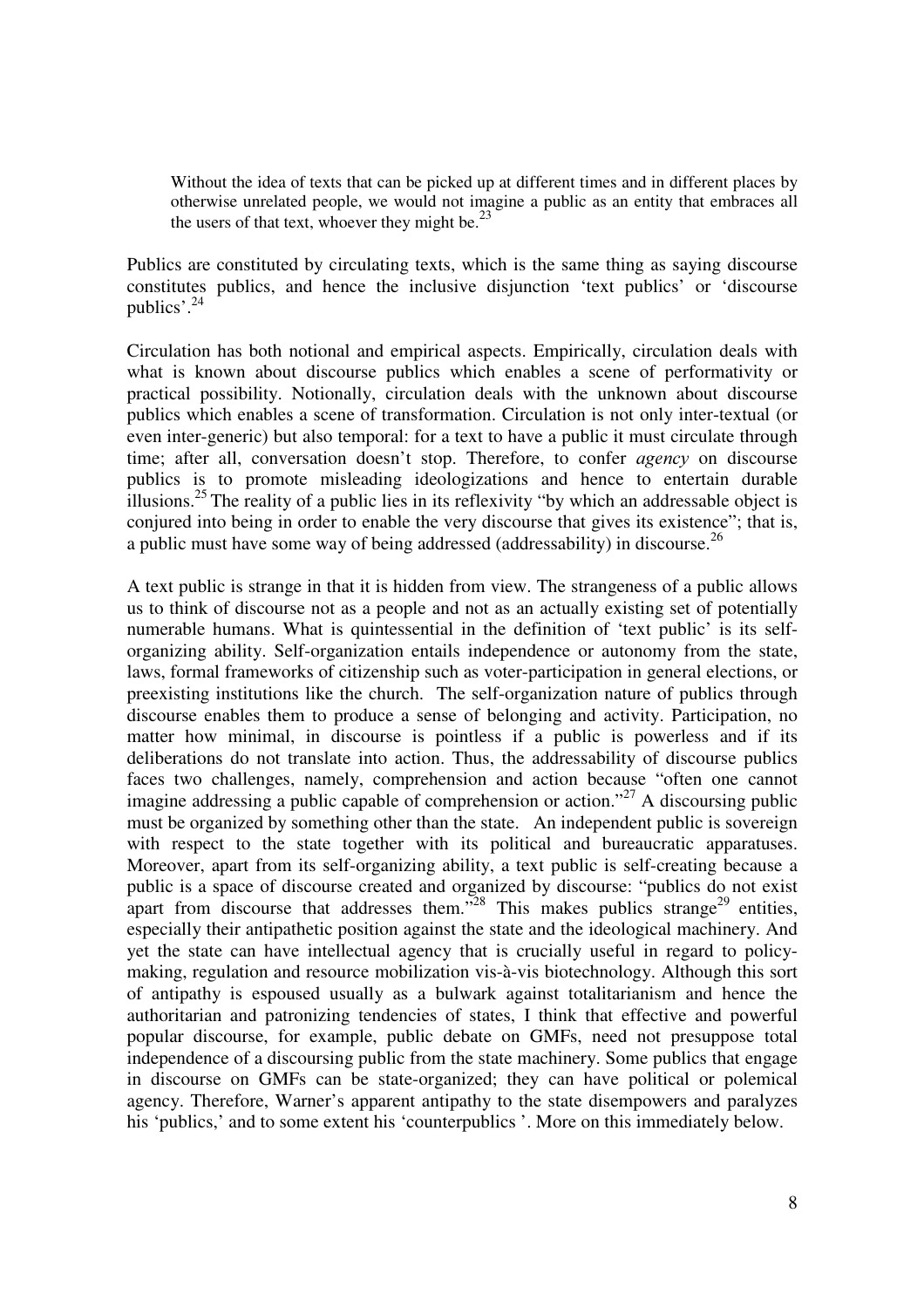### 4.2: Are Publics to be seen as Enclaves necessarily poised Against the State?

Although Fraser's appeal to *social totalities* like national parliaments as embodiments of "strong publics  $\frac{30}{10}$  essentially legitimates majoritarianism typical of popular democracies, she cautions us against the temptation to debunk the whole idea of states' 'political public spheres' as Habermas and Warner do. We can doubt Fraser's belief in parliamentary sovereignties as "strong publics " due to concerns about the 'fairness and free-ness' of electoral processes, in that parliaments are formed through majority vote, and are a result of populism. According to Furedi, electoral participation—through voting—in popular democracies is the pretence of participation; it is a commercialized form of social inclusion. Nowadays, the act of democratic voting is subordinated to the objective of retaining contact with people so that ultimately "contemporary populism has no wider purpose than to connect with people" and hence "institutions are less likely to be judged according to criteria internal to themselves than on their relevance and accessibility to a wider public. $131$  Parliamentarians seek their legitimacy, and mandate to make authoritative decisions, from popular publics who elect them into parliament. Popular publics can either be in the form of a *social totality* (the public of a polity like nation or people in general) or a *concrete audience* (a totality that is bounded by an event or physical space).<sup>32</sup> But, in spite of all this, the antipathy against states' 'political public spheres,' such as the Zambian national consultation, seems misplaced for the very reason that representative-ness (publicness ) and rigor and effectiveness (debateness) of societal deliberation, do not necessarily require attenuating, or debunking, the idea of the state.

### 5.0: Conclusion

There is little doubt that societal deliberation on GM maize food aid did take place in Zambia, in the form of a national consultation. By contrast, the decision by Malawi, Zimbabwe and Mozambique to accept the UN-WFP GM maize food aid was made only at state or government level. The people of these three countries were not consulted on the matter. None of these three governments conducted even a public opinion survey on the  $UN-WFP$  GM maize food aid. By conducting a national consultation on a controversial scientific issue, the Zambian government took a unique step towards deliberative democratic decision-making: it provided an open forum for society to deliberate on an issue of wider concern. But, given the conceptual quagmire in which the concept 'public debate' is swamped, there are no straightforward, discrete answers to the question: Was it a public debate? If public debate were conceived exclusively using the Habermasque blueprint of 'rational-critical debate,' then the Zambian national consultation case would not satisfy this rigorous demand. Nevertheless, to argue that the Zambian nation could not have debated about GM maize because it didn't understand, or was not even aware of, biotechnology is to subscribe uncritically to the *deficit model* which is open to question.<sup>33</sup> Qua the deficit model, one stands in danger of charging the Zambian nation with 'scientific illiteracy'—a subtle form of epistemological imperialism.

There are, however, (not so convincing) reasons for thinking so dangerously. In 2001, only a year before the national consultation was conducted, two Zambian scientists reported that societal awareness about biotechnology was "just beginning" and "disappointingly low" in Zambia.<sup>34</sup> The *education* system was poor; there were no courses on biotechnology even at university level. Scientific illiteracy was high. People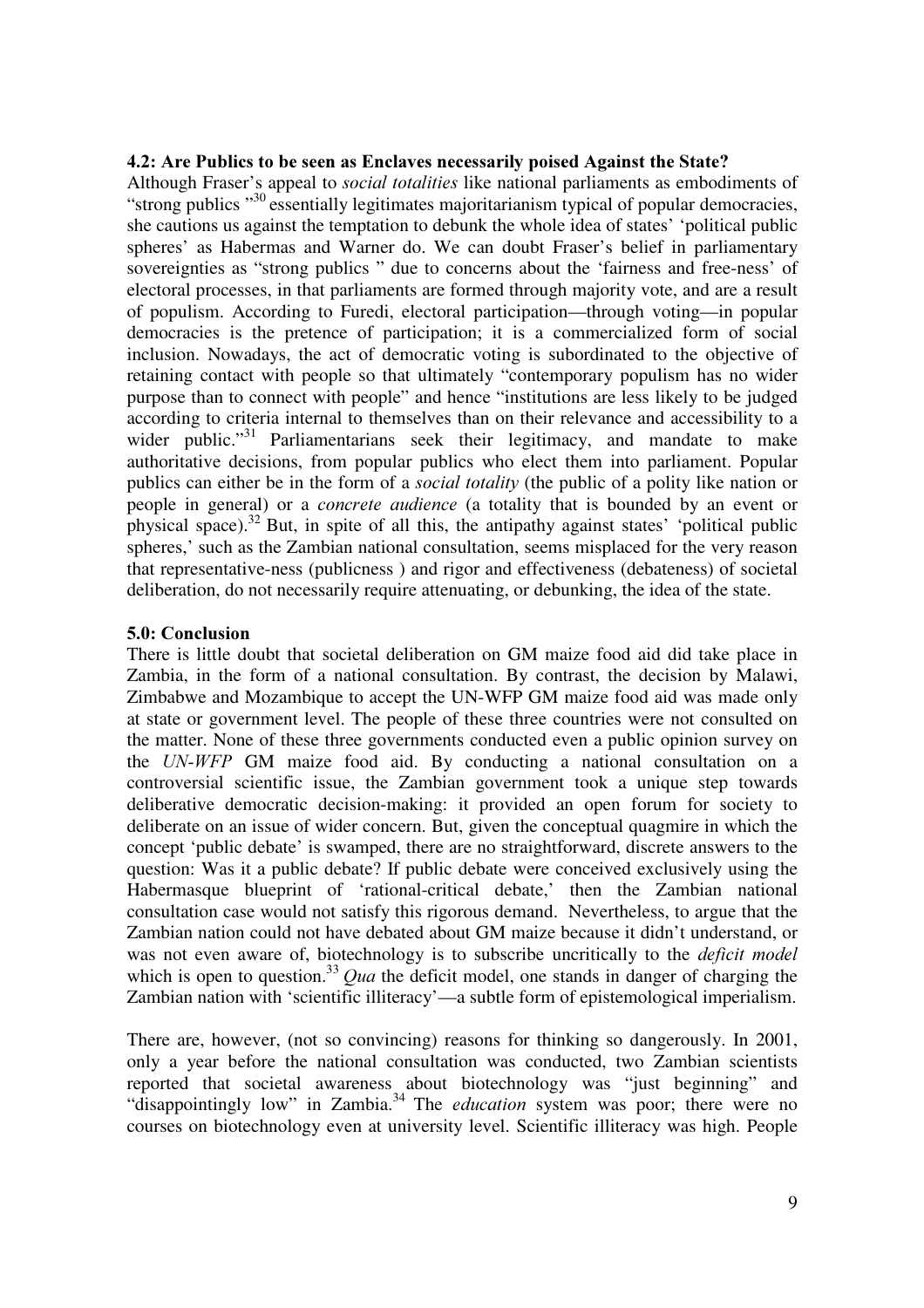lacked interest in scientific issues. The agricultural *extension* system did not have the capacity and trained personnel to update farmers on latest developments in agricultural biotechnology: "many farmers knew little about GMOs and saw them as 'bugs' or 'monsters' that could have serious effects on those who consumed them."<sup>35</sup> There were no *avenues* for scientists to disseminate *information* to the people. People, including farmers, were ignorant of biotechnology: "A radio talk show just revealed that the public is essentially ignorant about current issues that underpin the use of biotechnology in agriculture."<sup>36</sup> The *media* in general lacked access to reliable information. The Internet was unreliable or nonexistent even for media personnel working on major national news media. The *language* of biotechnology was unknown to the media. Zambia had no policy or regulations on genetic modifications technology. It had no capacity to assess GMFs in particular or living modified organisms (LMFs) in general, for example, in terms of possible pollution of the environment or contamination of non-GM crops. Also coincidentally, the food crisis was preceded by general elections and hence the focus of the attention of the media on the general elections, especially the presidential polls. So, qua the deficit model, given this dismal and poor state of affairs in terms of knowledge and awareness about biotechnology as reported in 2001, the Zambian nation could not have been prepared and competent enough to engage in a rigorous public debate only a year later in  $2002.^{37}$  But, as pointed out earlier, this line of thinking amounts to imposing the charge of 'scientific illiteracy' on the Zambian nation.

The charge of 'scientific illiteracy' on the Zambian nation is preposterous and empty mainly because, once more, it is a form of epistemological imperialism, and that, theoretically speaking, it oversimplifies the public knowledge-attitude nexus. For example, in the Euro-American cluster, increasing 'scientific literacy' about GMFs in particular or LMFs in general has not necessarily led to greater popular support for these new biotechnological innovations and their products. To the contrary, popular opposition to GMFs remains fierce in what are generally considered as 'scientifically literate' regions of the globe such as North Europe. Of course, we must acknowledge the 'activist wedge' driving between popular thought and 'unorthodox' science: the anti-GM activist voice is sometimes louder and sharper than that of the Euro-citizenry. For example, Greenpeace International continues to draw swords against, and sometimes it triumphs over, multinational GM biotech companies like *Monsanto*.<sup>37,38</sup> Be that as it may, ongoing research shows that the more knowledgeable people are about the new science the more skeptical they become in respect to its innovations, that is, "better informed respondents tend to be among the most skeptical when it comes to 'morally contentious' and 'nonuseful' sciences.<sup> $,40$ </sup> Apart from the usual media hype and the propaganda and influence of anti-GM activist groups most often operating under the rubric of the green movement, active popular dislike for certain innovations and products of biotechnology cannot entirely be attributed to poor public understanding of biotechnology, or people's biotechnological illiteracy or lack of biotechnology education. As some recent 'public attitudes' surveys conducted in the UK show, the relationship between public knowledge about biotechnology and public attitude towards biotechnology is complex, and so, for the sake of intellectual honesty, this relationship warrants closer scrutiny.<sup>41</sup>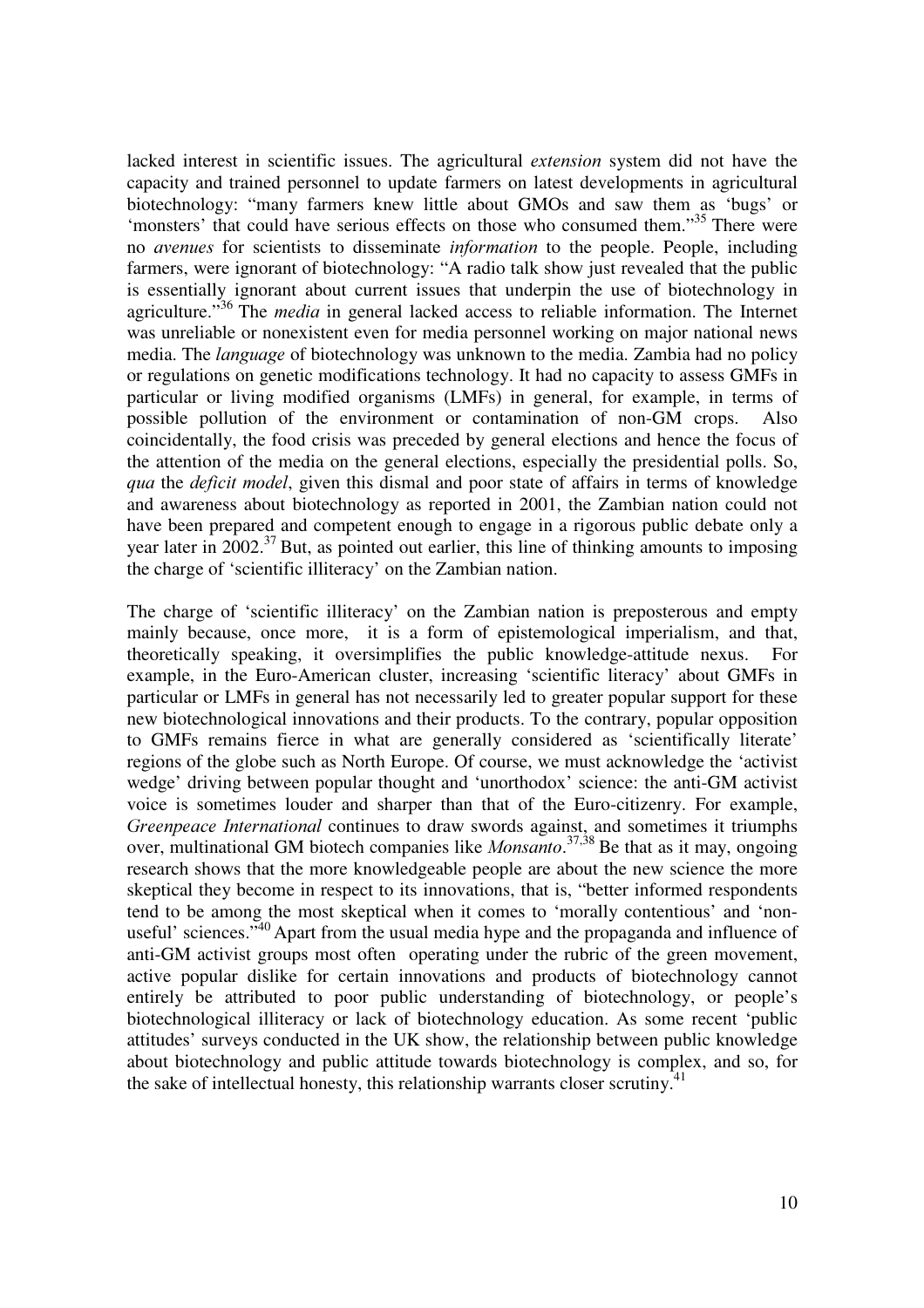Finally, I have argued that what is quintessential is societal deliberation, no matter whether we characterize this discursive practice as wholly or partly inclusive or exclusive of 'public debate' in the sense of Habermas et al. The definition of public debate is obviously in need of sharpening, and this will (partly) involve incorporating into it less formalistic and less rationalistic interactive and discursive forms of societal deliberation on matters of general concern or interest.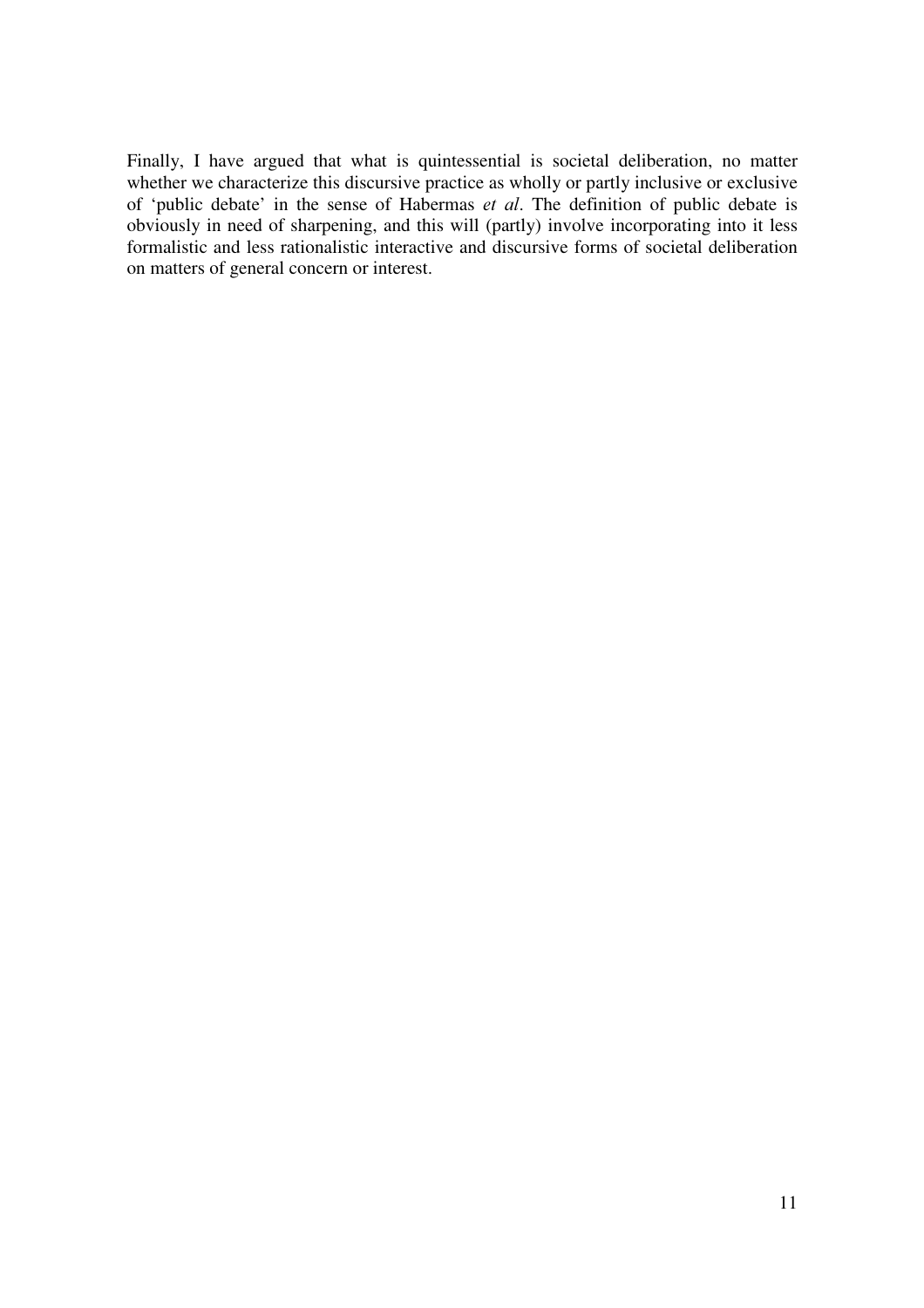#### **Notes**

<sup>1</sup> Such as scientists, lay publics, civil society or faith and church organizations, politicians, among other stakeholders.

<sup>2</sup> See "Malawi to Mill GM maize Food Aid," in *Binas Online*, September 2002, at http:\\ binas.unido.org/binas.

3 Other print media that reported on this national consultation included Pan African News Agency, Agence-France Presse, Associated Press of Canada, UN Integrated Regional Information Networks, Reuters, Economist, Sunday Times, Mail and Guardian, Business News, Zamnet News, Guardian, BBC News, ISIS, among others.

4 Lewanika 2004, p.3

5 Lewanika 2004, p.3

 $6$  Lewanika 2004, p.2

 $<sup>7</sup>$  It involved citizens and traditional leaders, state bureaucrats (for example, Secretary to Cabinet,</sup> the Chair), politicians, academics, foreign missions, public science institutions, members of parliament, scientists, university lecturers, senior civil servants, representatives of local and international NGOs, representatives of diplomatic corps, representatives of donors, and two government ministers. (Lewanika 2004, p.2).

 $^8$  Warner 2002, p.65

<sup>9</sup> Lewanika 2004, p.2

 $10$  Lewanika 2004, p. 2; my emphasis

 $11$ Conceptual Dictionary, 1994, p.59

 $12$  Schrag 1994, p. 61.

 $13$  Schrag 1994, p.61.

<sup>14</sup> Schrag 1994, p.61

<sup>15</sup> Kymlicka 2002, p. 289.

 $16$  Public reasonableness poses another challenge in a multicultural polity. It requires one to make a conscientious effort to distinguish private beliefs, perceptions and attitudes from those which are capable of popular defence. It further requires one to try to distance oneself from one's own vantage point and then look at issues from others' viewpoints, which, obviously, would be different from one's own comprehensive worldviews. In a multicultural polity it is virtually hard to conceive what qualifies as 'a public reason'. After all, one might doubt the potency of public reasoning to adjudicate between conflicting principles and interests. The apparent impotency, or powerlessness, of public discourse requires theorists to further vindicate public reasoning, given that the universality and objectivity of reason itself remains contestable. When all is said and done, isn't public reasoning anything but a publicity stunt for democratic societal deliberation, that is, a sheer exhibitionist compromise and accommodation of unresolved and irresolvable but disturbing and destabilizing differences-- rather than for rigorous, free and open debate of important and urgent issues?

 $17 \text{ Such as}$ , "The recognition of human rights, emancipation of humans from imposed authorities, the rejection of discrimination, the claim of equal participation in political decisions, the veneration of reason and its universal laws, in short: the ideals of modern democracy proclaimed by the English, French and German philosophers of the  $18<sup>th</sup>$  century, still are the basic principles on which we build our social and personal practice" (Peperzak 1994, p. 456).

<sup>18</sup> For example, why should debate always be rational-critical? What does rationality mean? What does critique mean? How we do we mitigate the potentially or susceptibly divisive and disruptive forces of cultural diversity in our search for 'greater democracy'? These questions are lingering against the background of well-intentioned liberal and deliberative democratic attempts to make societal decision-making practical, free, and more inclusive and more deliberative.

<sup>19</sup> Lewanika 2004, pp. 2-3; my emphasis

 $20$  Habermas 1989, chapter 18

 $21$  Warner 2002, p. 66.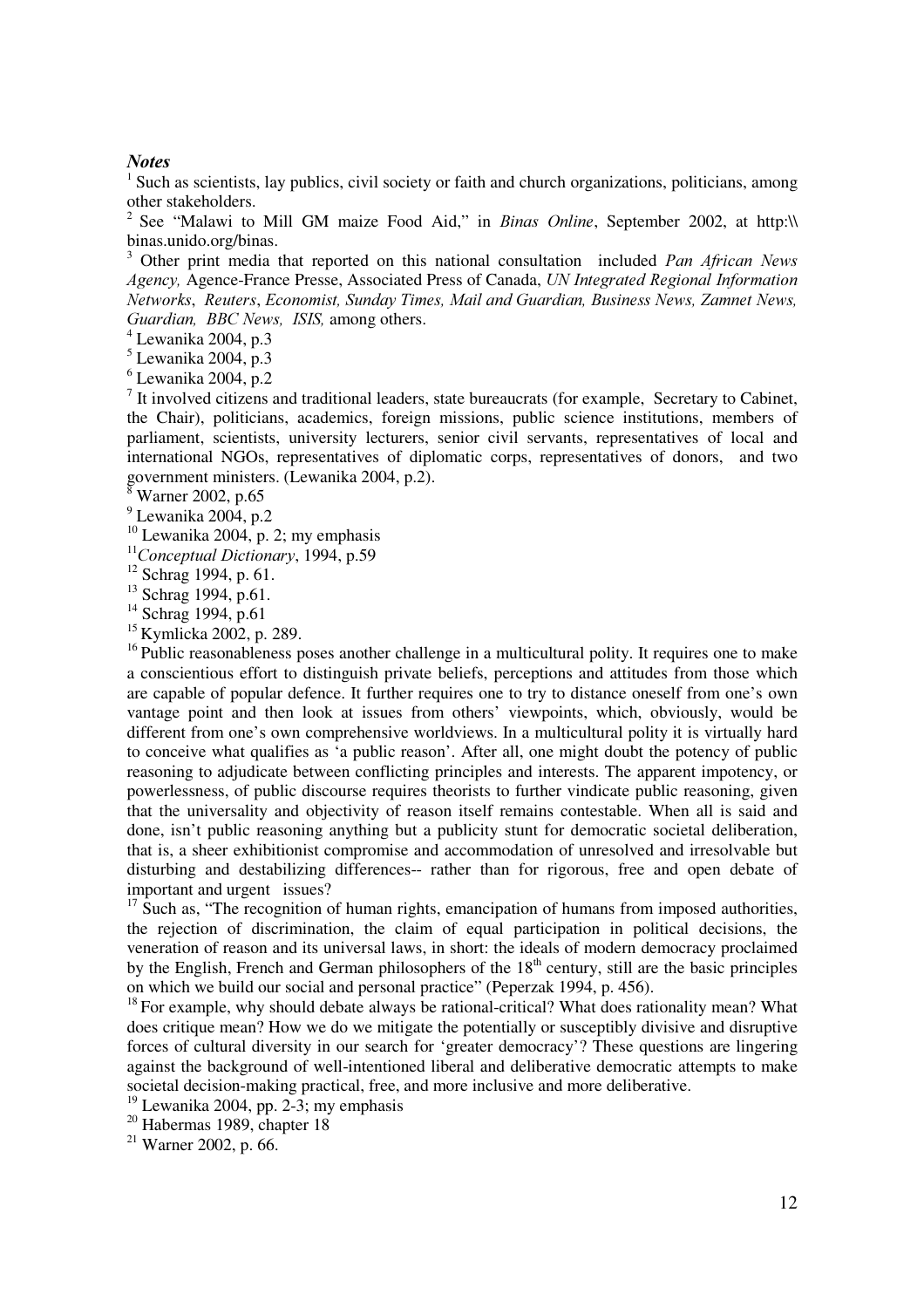<sup>22</sup> Warner 2002, p. 71.

<sup>23</sup> Warner 2002, p. 68

<sup>24</sup> Warner talks of the "autotelic circularity of discourse publics," implying the self-organizing, reflexive nature of publics. A text public is a kind of reflexivity in that it is a social space created by the reflexive circulation of discourse. Single texts do not create publics but the "concatenation of texts through time"—and so no single text, voice, genre, medium can form a public. Only when a previously existing discourse can be supposed and when a responding discourse can be postulated, can a text address a public, and the two texts are related socially. The relationship between the two texts is less argumentative and polemical than that which is readily imaginable via metaphors of conversation, answering, talking back; that is, public discourse encompasses the multi-generic life-world organized by a relational axis of utterance and response (Warner 2002, pp. 90-1, 95).

- Warner 2002, p. 97.
- <sup>26</sup> Warner 2002, pp.67-8
- $27$  Warner 2002, p.69
- <sup>28</sup> Warner 2002, p.72

<sup>29</sup> Apparently, Warner's notion of 'strangeness' of publics makes participation difficult to construe. For Warner, a public is constituted through mere attention. Publics lack institutional being. They are virtual entities, and not voluntary associations. Since a public exists only by virtue of address, it predicates some level of attention, however notional, from its members. Attention is less about cognitive quality than the mere fact of 'active uptake.' Attention as active uptake is indispensable. For example, any member who becomes inattentive to a particular discourse ceases automatically to be a member of the discourse popular in question. Given that the threshold of belongingness to publics is attention --active uptake-- publics can be understood within the conceptual framework of *civil society*, requiring free, voluntary, and active membership.

<sup>30</sup> Fraser 1993.

<sup>31</sup> Furedi 2004, pp.92-3

<sup>32</sup> Warner 2002, pp.65-6

 $33$  The *deficit model* assumes that non-expert people such as lay publics, activists, civil society organizations, and politicians are scientifically illiterate and hence they need science education. The deficit model aims to enhance scientific literacy by popularizing science through public information campaigns—by scientists—in order to remedy people's disenchantment with science. See Sturgis, Allum 2004.

<sup>34</sup> Chinsembu, Kambikambi 2001, pp.13-14

<sup>35</sup> Chinsembu, Kambikambi 2001, p.15

<sup>36</sup> Chinsembu, Kambikambi 2001, p.13

<sup>37</sup> In the formal sense, there was general poverty of knowledge and information about biotechnology prior to the national consultation. Some "considerable discussion" did take place. But, this discussion appears to have been the prerogative of expert scientists, voicing concerns about GMFs. For example, some experts hoped GMF crops would redeem the "intensely poor" agriculture sector and revamp the "crises ridden agricultural economy," given that "small scale resource-poor farmers […] produce over 80 per cent of the country's maize, the staple food crop." Since the liberalization of the economy in 1991 Zambia hadn't produced enough maize to satisfy its people's dietary demand. Unavoidably, Zambia was importing maize from such overseas countries as the USA, Canada and Argentina "where GM crops have already been commercialized." Liberalization of the market itself was a cause of concern among experts and political elites in Zambia because in the case of seed for genetically modified maize this liberalization rendered the local market exceedingly vulnerable to the monopoly and exploitation of foreign multinational seed companies, mostly from South Africa. But, these hopes and fears seem to have been entertained mostly by experts and political elites who had some rough idea of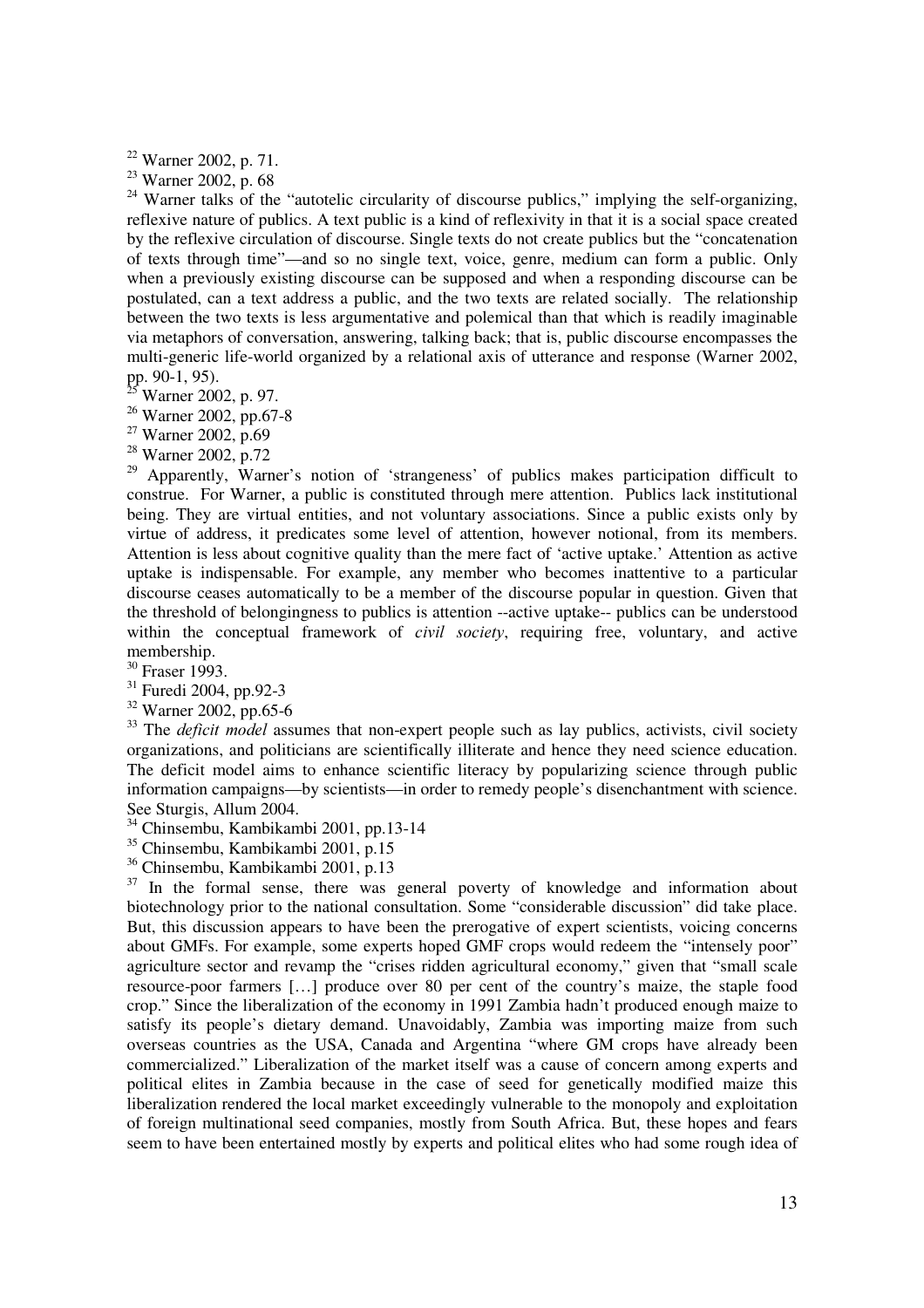the impact of the latest developments in biotechnology. The few experts who were engaged in "considerable discussion" were concerned more about the economic repercussions of biotechnology. "Although there are some dissenting voices amongst farmers exporting to the GM-free European market, most are more worried about the health of the market than the environment, biodiversity and health that have been raised in connection with GM crops in other parts of the world… Public debate about biotechnology that has swept other parts of the world has not yet hit Zambia." (Chinsembu, Kambikambi 2001, pp. 14-15).

<sup>38</sup> "Greenpeace says Monsanto GM crop needs fresh data 16/02/2005 - GM food ingredients under attack, again, this week as environmental group accuses Brussels of 'exposing EU states' to risk from genetically modified corn. In a statement yesterday, Greenpeace claims the European Commission gave the green light to Monsanto's MON810 maize into the EU seed catalogue, without a 'comprehensive monitoring plan'". (See <FE>).

<sup>39</sup> "Greenpeace blocks Monsanto's attempt to patent Indian Wheat". Tue 27 January 2004. GERMANY/Munich (See <GR>).

<sup>40</sup> Evans and Durant, cited in Sturgis, Allum 2004.

 $41$  The 2003 UEA-MORI UK Survey showed that 72% of British respondents knew that science makes life easier, that 80.6 % of them knew that science contributes to human progress, and that 70% felt the need for scientific progress. But 69% held suspicion about science and 57% feared science carries more harms than benefits. Another 2003 UEA-MORI UK Survey on public attitude towards GM food and crops showed that of the 1,363 British respondents, 53% were ambivalent whether GM food should be promoted or opposed. 29 % said GM food should be opposed; only 9% said GM food should be promoted. 56% said they believed GM crops could benefit people in developing countries; 17% didn't believe so, and 25% were unsure. (See <CSI>, <UEA>).